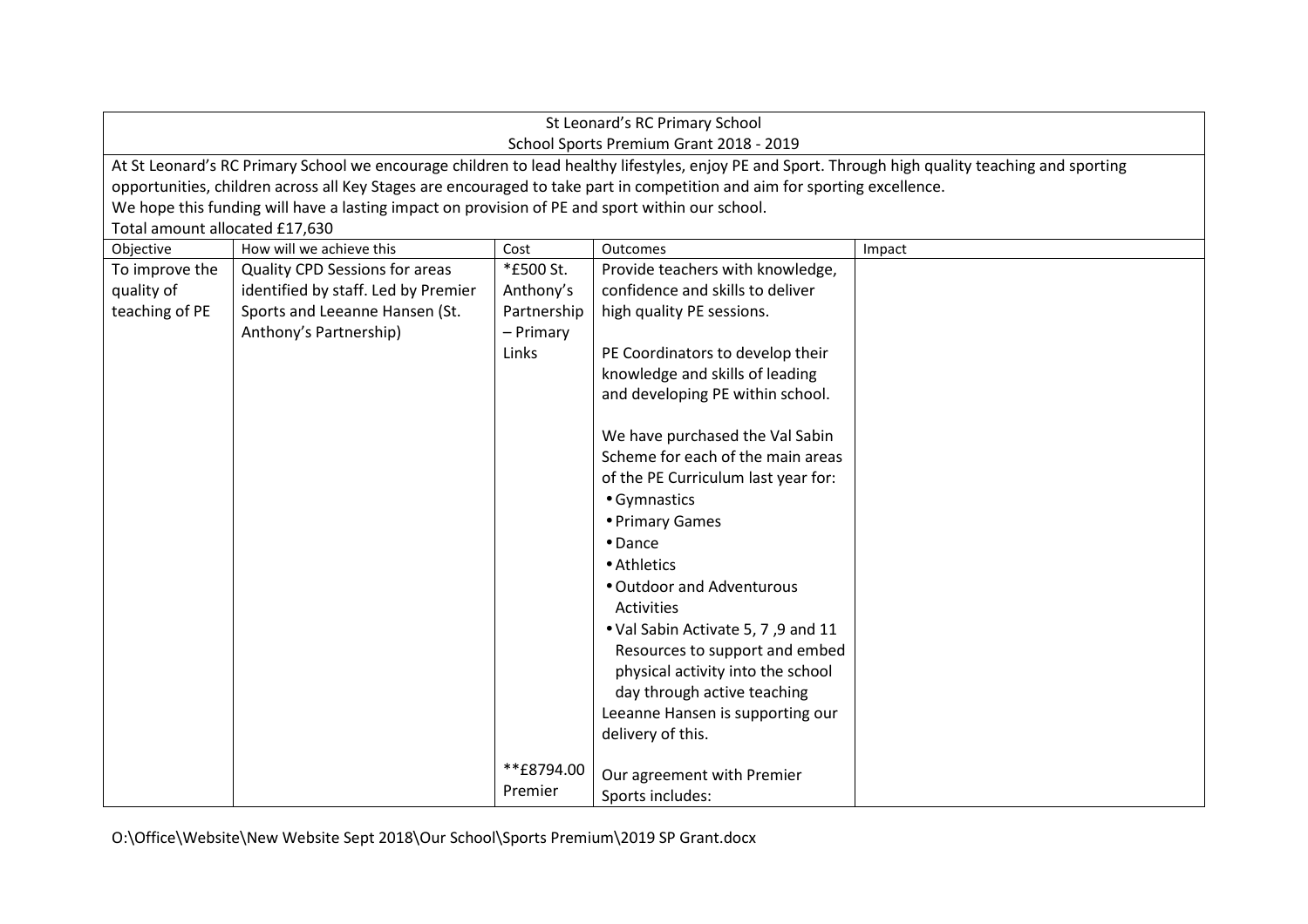|                                                      |                                                                                                                                                                  | Sports | 2 afternoons of PE<br>2 discounted after school clubs<br>1 Standard prices after school club<br>1 Lunch Club<br>Golden Mile<br>5 x Staff CPD sessions<br>(A further breakdown of Premier<br>Sports has been included in<br>appendix 1 at the end of the<br>table.) |  |
|------------------------------------------------------|------------------------------------------------------------------------------------------------------------------------------------------------------------------|--------|--------------------------------------------------------------------------------------------------------------------------------------------------------------------------------------------------------------------------------------------------------------------|--|
| To provide<br>sport related<br>after school<br>clubs | <b>School Football Team</b><br>training/matches                                                                                                                  | £560   | Opportunities for pupils to<br>participate in competition against<br>other schools.                                                                                                                                                                                |  |
|                                                      | After school football clubs x 2 per<br>week                                                                                                                      | £1850  | Pupils have access to after school<br>clubs led by specialist coaches and<br>opportunities to access clubs<br>outside of school.                                                                                                                                   |  |
|                                                      | Purchase of PE Equipment for<br>curriculum PE and lunchtime<br>activities. Additional lunchtime<br>resources and storage for the<br>Outdoor area Reception / Yr1 | £300   | Resources are up to date and for<br>purpose.                                                                                                                                                                                                                       |  |
|                                                      | Basket Ball Hoops for the Hall<br>Installation by Gentoo                                                                                                         | Free   | An opportunity to participate in<br>another after school club which<br>could potentially lead to another                                                                                                                                                           |  |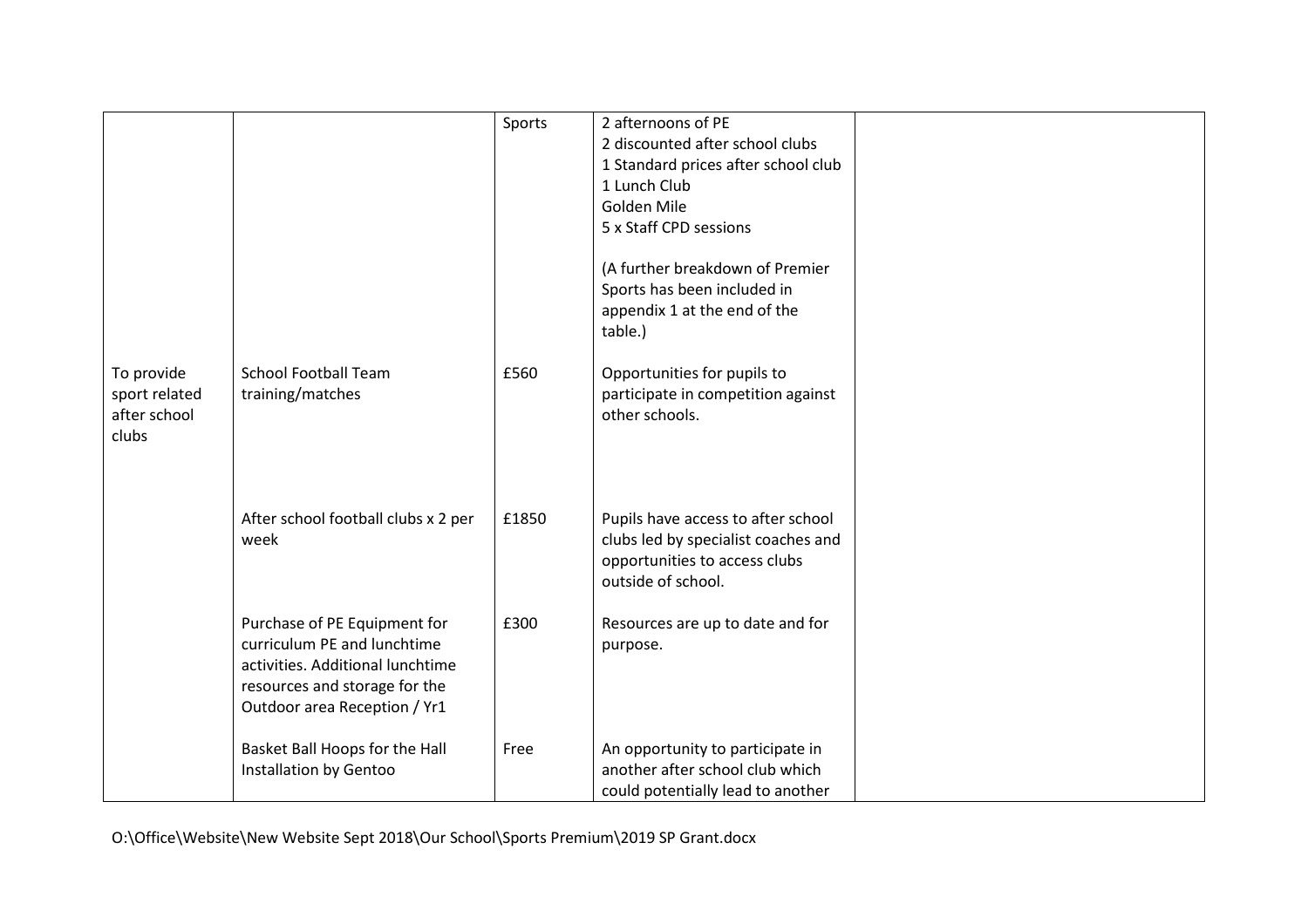|                                        |                                                                                            |                                                                             | school team for basketball.                                                                                                                     |  |
|----------------------------------------|--------------------------------------------------------------------------------------------|-----------------------------------------------------------------------------|-------------------------------------------------------------------------------------------------------------------------------------------------|--|
|                                        | Premier sports to run 2 after<br>school clubs each week as part of<br>their agreement.     | **Included<br>in the<br>above cost.                                         | Pupils have access to after school<br>clubs led by specialist coaches and<br>opportunities to access clubs<br>outside of school.                |  |
|                                        |                                                                                            |                                                                             |                                                                                                                                                 |  |
| To increase<br>participation in<br>PE. | Football goals and footballs                                                               | £500                                                                        |                                                                                                                                                 |  |
|                                        | Primary links - fortnightly with a<br>member of St Anthony's PE staff<br>(Leeanne Hansen)  | * Included<br>in St.<br>Anthony's<br>cost,<br>Primary<br>Links as<br>above. | St. Anthony's Deanery Partnership.                                                                                                              |  |
|                                        | Transport<br>Provide transport to and from<br>events in order to increase<br>participation | £690                                                                        | Ch from each year group attend<br>competitions and festivals as set<br>out in our long-term PE plan linked<br>to St. Anthony's, St. Aidan's and |  |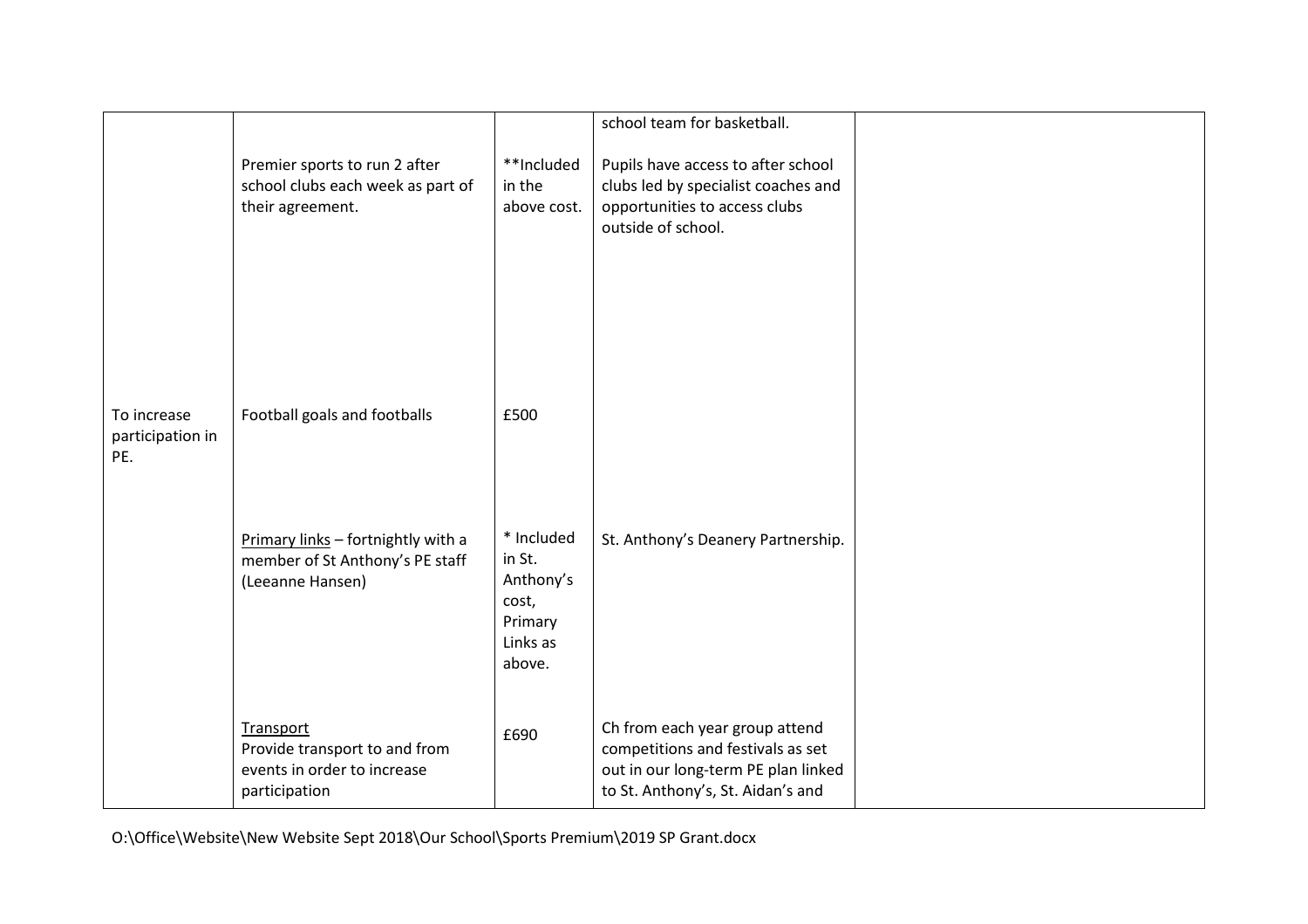|                                                                                                                                  | Extra buses to events to provide<br>further opportunities to<br>Compete.                     |                                                                            | SSG.                                                                                                                                                                                                                                                    |  |
|----------------------------------------------------------------------------------------------------------------------------------|----------------------------------------------------------------------------------------------|----------------------------------------------------------------------------|---------------------------------------------------------------------------------------------------------------------------------------------------------------------------------------------------------------------------------------------------------|--|
| To increase<br>opportunity for<br>competition<br>within lessons.                                                                 | <b>Intra-school Competitions</b>                                                             | *Included<br>in St.<br>Anthony's<br>cost,<br>Primary<br>Links as<br>above. | Opportunities for pupils to<br>participate in competition against<br>other schools.                                                                                                                                                                     |  |
| To further<br>extend a<br>competitive<br>element to the<br>PE provision<br>both within<br>school and<br>against other<br>schools | Premier Sports Coaches to attend<br>school to work with all staff for<br>CPD relating to PE. | ** Included<br>in the<br>above cost.                                       | All year groups able to benefit<br>from working with specialist<br>coaches to broaden the range of<br>sports they experience.<br>Embed sport and being physically<br>active as a cultural norm in order<br>to encourage participation in<br>activities. |  |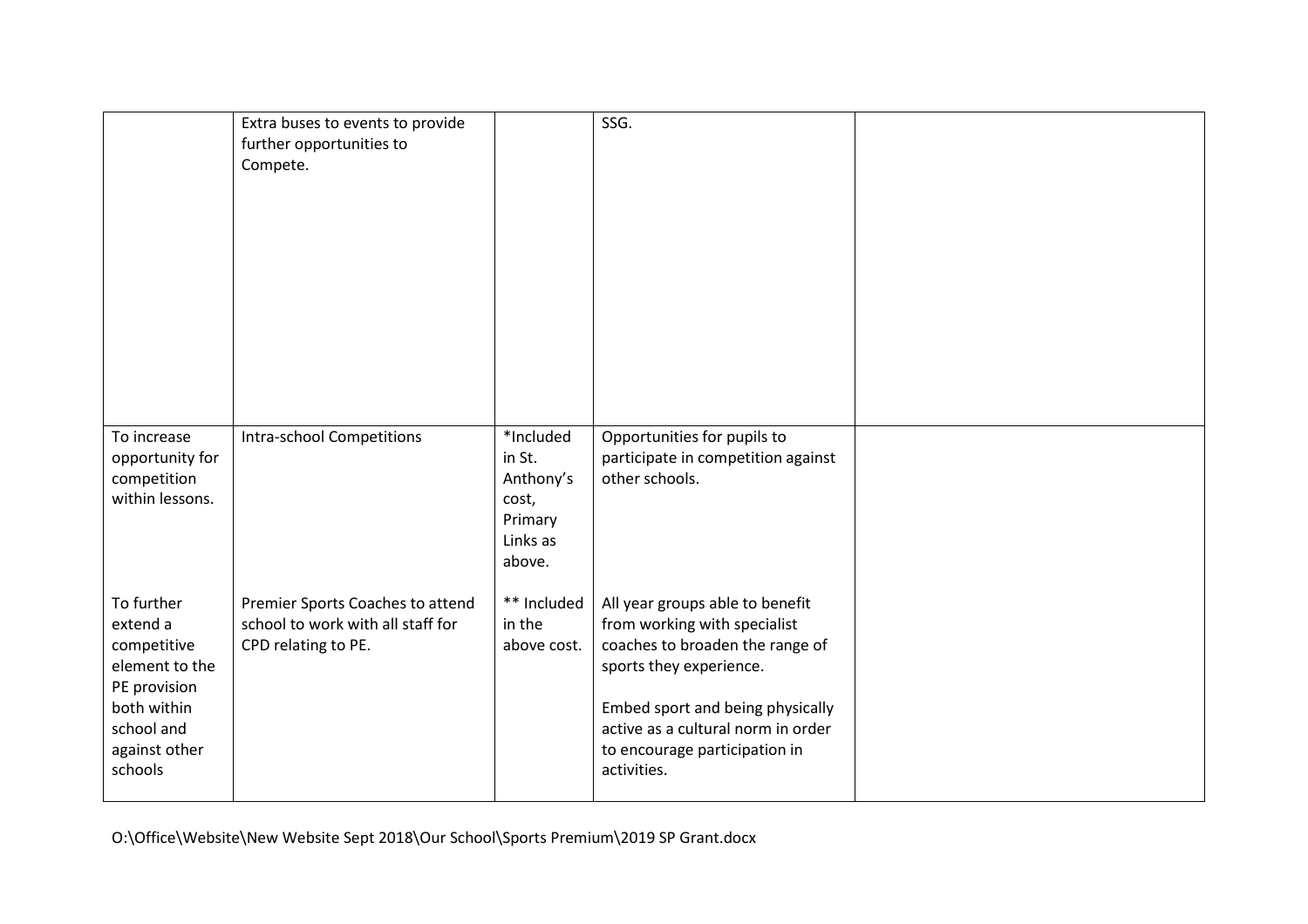|  | All staff receive quality CPD from<br>Premier Sports and St. Anthony's<br>training. |  |
|--|-------------------------------------------------------------------------------------|--|
|  |                                                                                     |  |
|  |                                                                                     |  |
|  |                                                                                     |  |
|  |                                                                                     |  |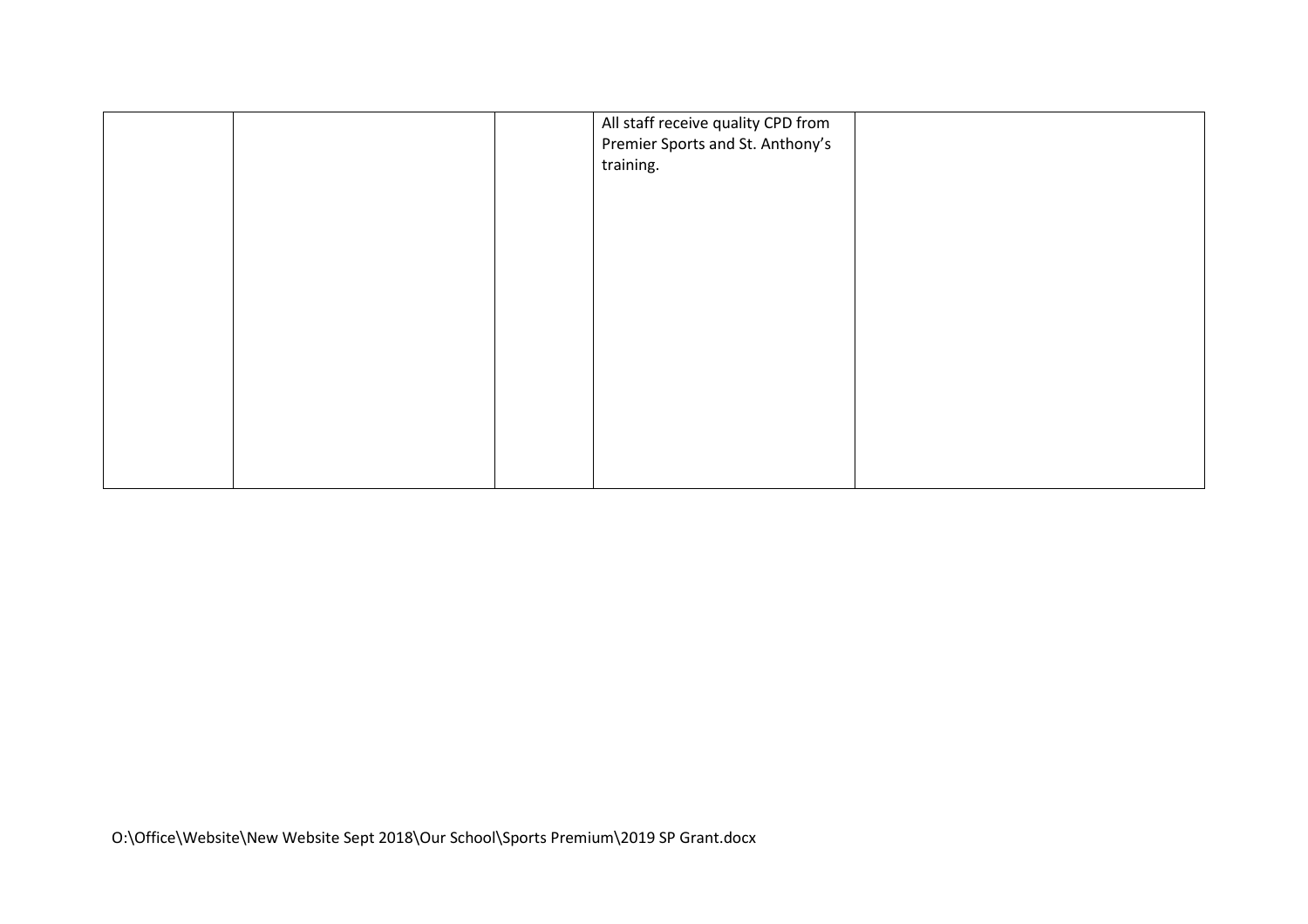| To promote | Change for life                      | £621  | Higher number of pupils take part     |  |
|------------|--------------------------------------|-------|---------------------------------------|--|
| active     | A 12 week after school club          |       | in extra-curricular sport activities. |  |
| healthy    | targeting less active children       |       | Access to sport for less able in a    |  |
| lifestyles | and those who can find it hard to    |       | secure environment.                   |  |
|            | access sport                         |       |                                       |  |
|            |                                      |       |                                       |  |
|            |                                      |       |                                       |  |
|            |                                      |       |                                       |  |
|            | <b>Lunchtime Activity Support</b>    | £1850 | Education about healthy lifestyles    |  |
|            | <b>Assistant</b> (to develop focused |       | and importance of exercise.           |  |
|            | activity sessions during lunchtime)  |       |                                       |  |
|            | - playleader                         |       |                                       |  |
|            |                                      |       |                                       |  |
|            | Golden Mile                          | £250  | Embed sport and being physically      |  |
|            |                                      |       | active as a cultural norm in order    |  |
|            | Lunchtime PE provision to broaden    | £1365 | to encourage participation in         |  |
|            | skills in additional lunchtime       |       | activities.                           |  |
|            | activities.                          |       |                                       |  |
| Swimming   | To provide top up sessions for Yr6   | £350  | More children achieving their 25m.    |  |
|            | children and provide additional      |       |                                       |  |
|            | swimming provision targeted to       |       |                                       |  |
|            | pupils not able to meet the          |       |                                       |  |
|            | swimming requirements of the         |       |                                       |  |
|            | national curriculum.                 |       |                                       |  |
|            |                                      |       |                                       |  |

**TOTAL: £16, 940**